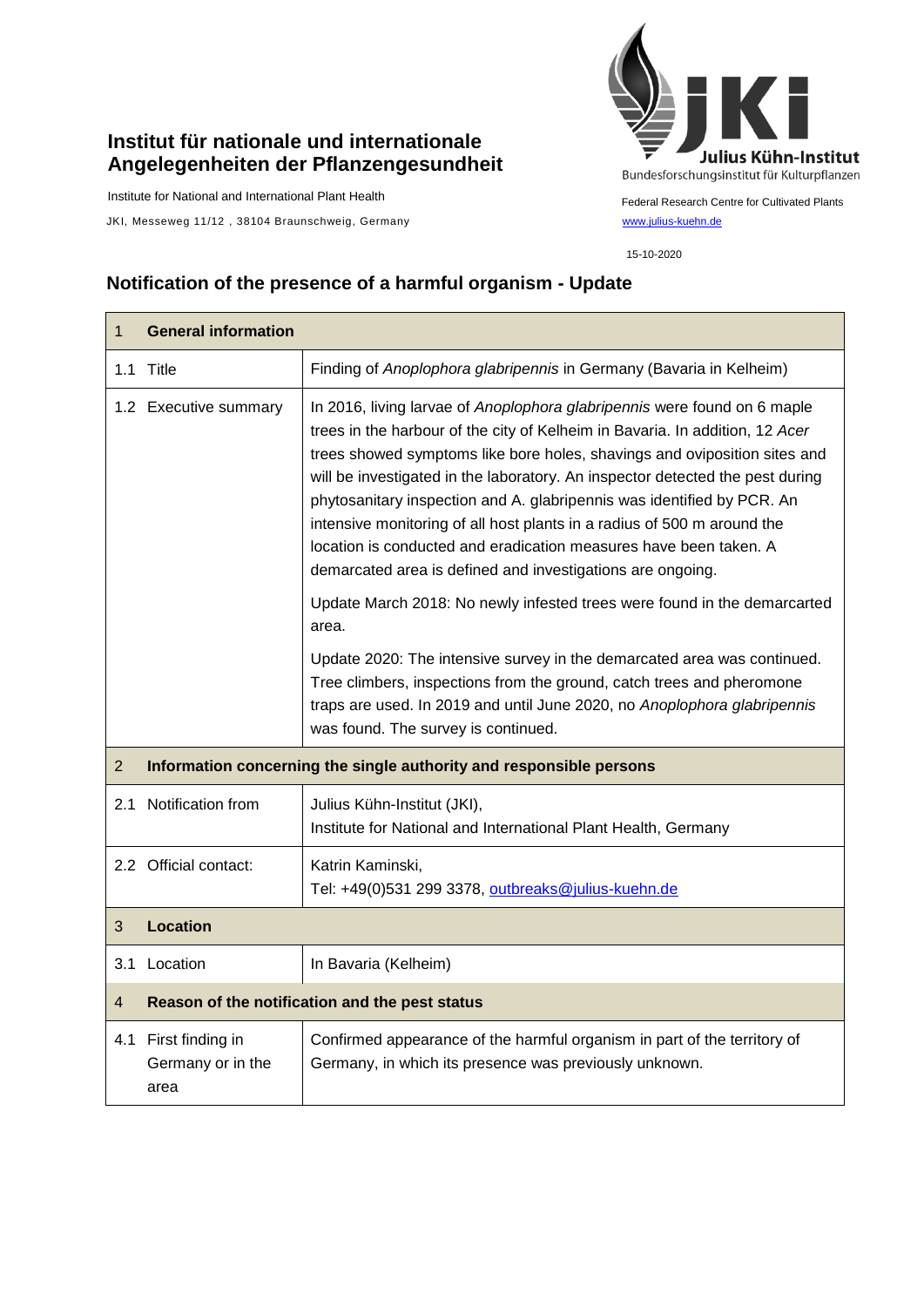|     | 4.2 Pest status of the<br>area where the<br>harmful organism<br>has been found<br>present, after the<br>official confirmation.                 | Transient, actionable, under eradication                                                                                                                                                                                                           |  |
|-----|------------------------------------------------------------------------------------------------------------------------------------------------|----------------------------------------------------------------------------------------------------------------------------------------------------------------------------------------------------------------------------------------------------|--|
|     | 4.3 Pest status in<br>Germany before the<br>official confirmation<br>of the presence, or<br>suspected presence,<br>of the harmful<br>organism. | Transient, actionable, under eradication                                                                                                                                                                                                           |  |
|     | 4.4 Pest status in<br>Germany after the<br>official confirmation<br>of the presence of<br>the harmful<br>organism.                             | Transient, actionable, under eradication                                                                                                                                                                                                           |  |
| 5   | Finding, sampling, testing and confirmation of the harmful organism                                                                            |                                                                                                                                                                                                                                                    |  |
|     |                                                                                                                                                |                                                                                                                                                                                                                                                    |  |
| 5.1 | How the presence or<br>appearance of the<br>harmful organism<br>was found.                                                                     | Phytosanitary inspection of any type.<br>On 7th April 2016 boreholes and shavings were found by a phytosanitary<br>inspector during a visual phytosanitary control of wood packaging material in<br>the harbour of Kelheim on a maple tree nearby. |  |
|     | 5.2 Date of finding:                                                                                                                           | 07-04-2016                                                                                                                                                                                                                                         |  |
|     | 5.3 Sampling for<br>laboratory analysis.                                                                                                       | Date of sampling: 2016-04-08<br>Sampling of branches with bore holes for laboratory testing. 18 trees have<br>been felled and investigated in the laboratory.                                                                                      |  |
| 5.4 | Name and address<br>of the Laboratory                                                                                                          | Landwirtschaftskammer Nordrhein-Westfalen<br>Pflanzenschutzdienst<br>Siebengebirgsstr. 200<br>53229 Bonn<br>Germany                                                                                                                                |  |
| 5.5 | Diagnostic method                                                                                                                              | <b>PCR</b>                                                                                                                                                                                                                                         |  |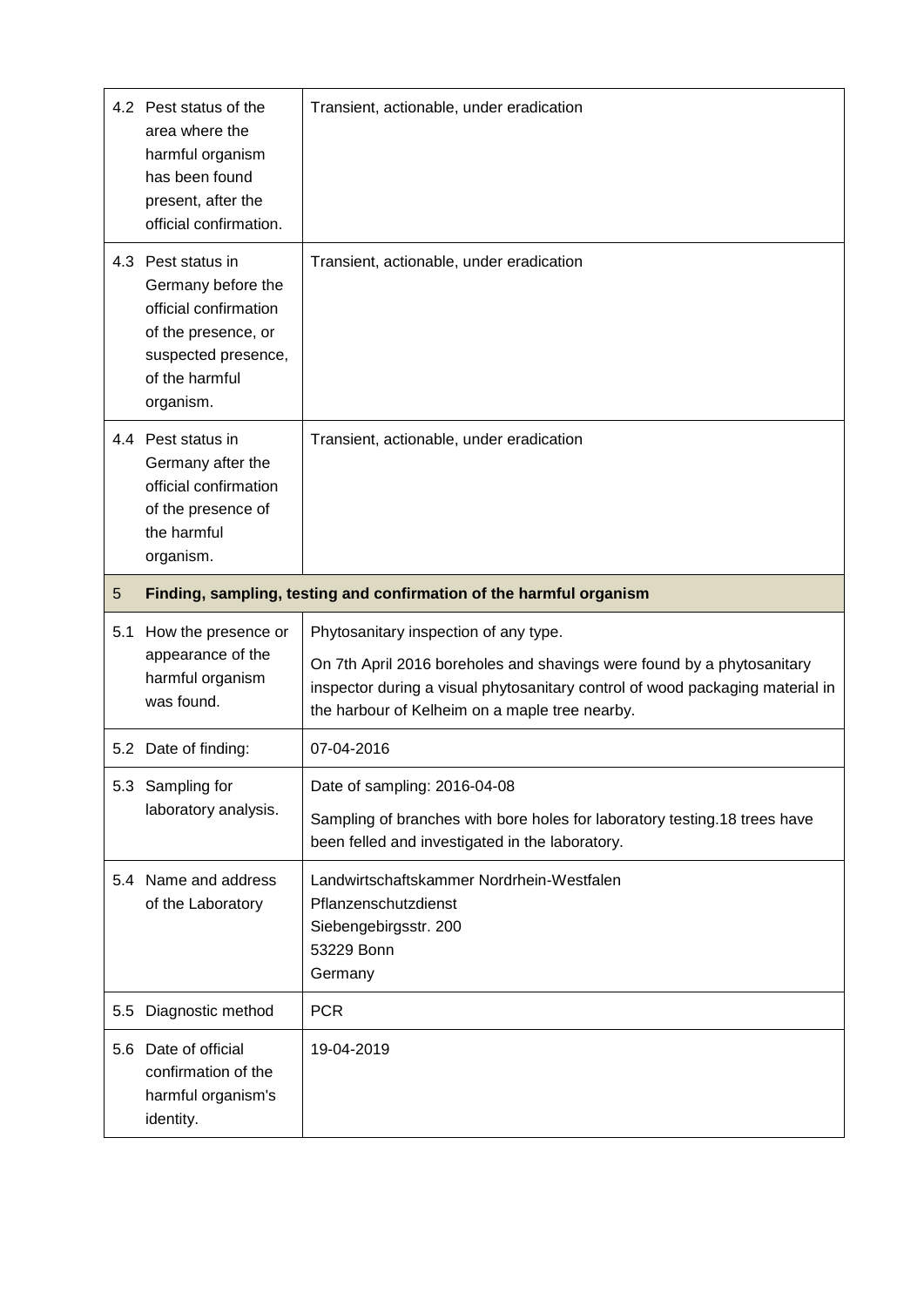## 6 **Infested area, and the severity and source of the outbreak in that area**

## 6.1 Size and delimitation of the infested area. Kelheim Saal a. d. Donau Plan des abgegrenzten Gebietes (Quarantänezone), bestehend aus einer Pufferzone und einer Befallszone, festgesetzt mit der Allgemeinverfügung der Bayerischen Landesanstalt für Landwirtschaft über Maßnahmen zur Bekämpfung des Asiatischen Laubholzbockkäfers vom 24.05.2016 in der jeweils geltenden Fassung. Legende N Abgegrenztes Gebiet Befallszone 500 1.000 Waldfläche I Meter Geobasisdaten: © Baverische Vermessungsverwaltung Kartenerstellung: Bayerische Landesanstalt für Landwirtschaft 6.2 Characteristics of the Open air - other: public sites infested area and its Plant already planted, not to be reproduced or moved vicinity. 6.3 Host plants in the *Alnus*, *Betula*, *Acer*, *Fraxinus*, *Corylus*, *Tilia*, *Populus*, *Sorbus*, *Ulmus*, *Salix*, infested area and its *Prunus* vicinity 6.4 Infested plant(s), *Acer* (22 pce)plant product(s) and other object(s).